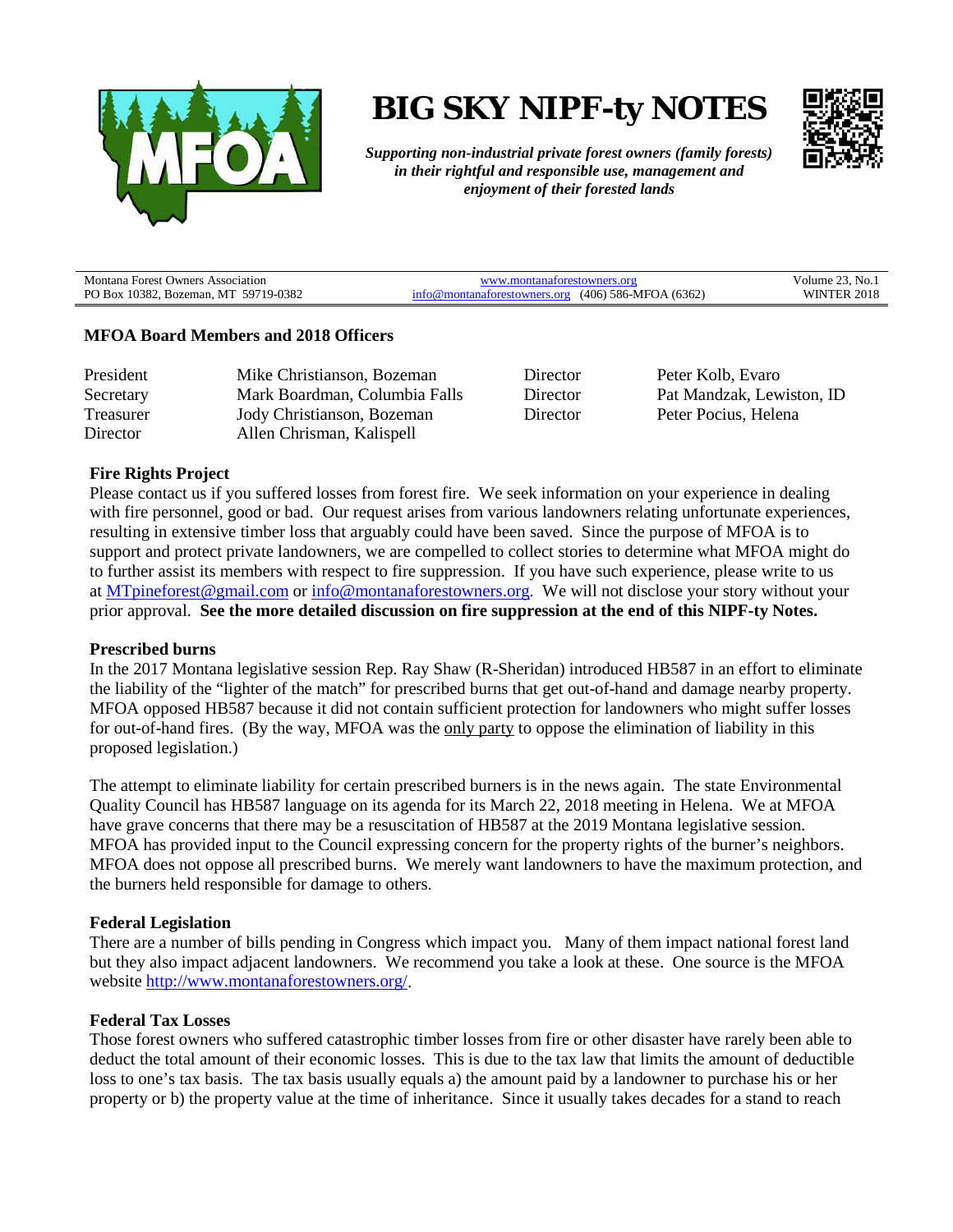maturity, many owners have a basis less than the economic loss from fire or other catastrophe. The law needs to be changed to remove this basis limitation for timber losses.

There is potential for a change in the tax law, in part due to a bill introduced by Representative Buddy Carter (R-GA) who introduced H.R. 4962. The bill does not include all the provisions that we at MFOA would like to see enacted, but it is a good first step in recognizing the inequities suffered by forest landowners. We are exerting our best efforts to a) cause amendments to the bill to make it of more benefit to landowners and b) cause the introduction of an entirely new bill. Please contact us if you have incurred a loss but have been limited by this basis rule. We wish to cite your experience as a good example of the need for change.

## **Forestland fire protection assessments**

There is talk of the State of Montana redesigning its forestland assessment fees for fire protection. There is a discussion of expanding the assessment to the entire state (rather than primarily the west), and making the entire program funded by the assessment, as opposed to the current funding system of  $1/3<sup>rd</sup>$  assessment,  $1/3<sup>rd</sup>$  federal funds, and  $1/3^{rd}$  general funds. We are closely following these developments.

# **Membership Bonus**

MFOA is offering a free book to anyone who becomes a member at the March 24 Forestry Mini-College or the April 27 Helena Forest Landowner Conference. This Outlaw Weeds of the West book is a \$14 value, and written by MFOA member Karen Sackett. It is informative and also an enjoyable read.

# **Timber Prices**

We understand that timber prices have been rising, and that harvesting professionals are in demand as a result. If you are contemplating taking action on your stand(s), you might wish to act now due to the lead time you might encounter to accomplish your tasks. If you are looking for professionals to assist in your projects, resources are available. Your local extension office or the Department of Natural Resources & Conservation (DNRC) can help connect you with a local service forester. The Natural Resources Conservation Service (NRCS) is another possible source of assistance. If you are searching for a logger, you might contact the Montana Logging Association. The Montana Wood Products Association is also a reputable source for information and referrals.

# **Spring Tasks**

The NIPF-ty Notes often lists tasks that you might wish to consider taking. This edition covers a few tasks to help in your early spring 2018. These tasks largely include preparation, including-

- Preparing a "big picture" list of what you intend to accomplish in 2018.
- Conducting maintenance on machines and tools, to prepare them for ready use and avoid future down time. You might wish to look into a pre-mixed gas and oil product (typically at a 50:1 ratio). One advantage is the mix will not go stale as quickly as gasoline, and it is convenient for smaller jobs. Disadvantages are price and not being practical for larger jobs. Stihl calls this mix MotoMix®. Similar products are available from several manufacturers.
- Preparing for weed management, including determining what weeds will be tackled and developing a plan to combat each particular weed. Some weed districts have equipment to rent, plus all sorts of information and advice.
- Attending the Helena Forest Landowner Conference on April 27. While you are there, stop and say hello at the MFOA table and get some chain saw raffle tickets. This is MFOA's third year to raffle a Stihl MS271 chain saw. We at MFOA enjoy this event because we get to see you when you stop by our table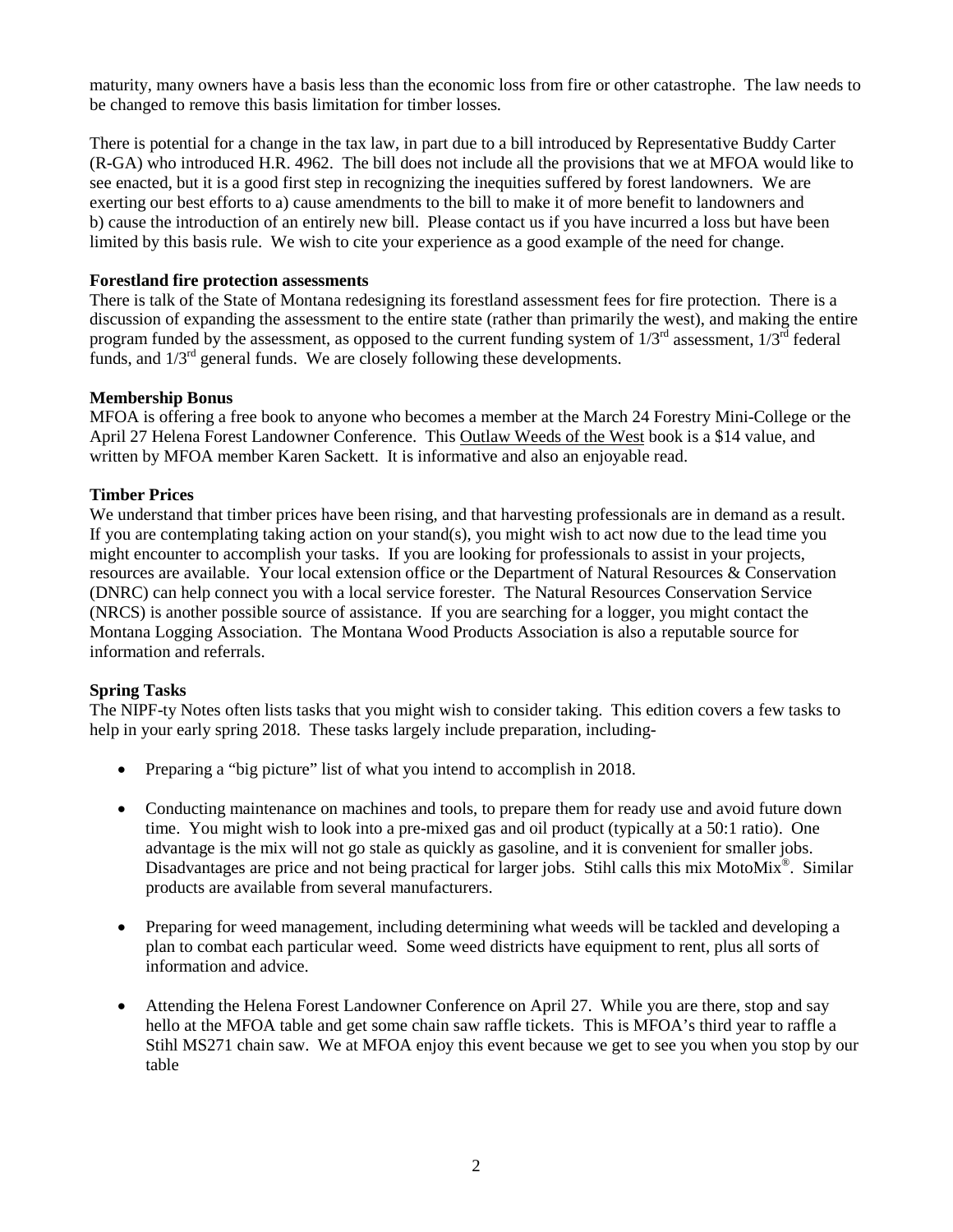- Viewing MSU Extension Forestry's five-part series titled "Northern Rockies Forest Ecology and Management." Go t[o http://www.msuextension.org/forestry/videoresources.html.](http://www.msuextension.org/forestry/videoresources.html)
- Viewing MSU Extension Forestry's two-part videos on "Chainsaw Safety Awareness." Do this before starting your saw. Go to [http://www.msuextension.org/forestry/videoresources.html.](http://www.msuextension.org/forestry/videoresources.html)
- Attending a Forest Stewardship Workshop.Some of these workshops admittedly are after early spring but well worth your time. The 2018 workshops are listed below. For more information log into [http://www.msuextension.org/forestrynew/mfsp.html.](http://www.msuextension.org/forestrynew/mfsp.html)

| Lubrecht Forest/Potomac | May 3, 4 and 11      |
|-------------------------|----------------------|
| Red Lodge               | May 31, June 1 and 8 |
| Bozeman                 | June 21, 22 and 29   |
| Columbia Falls          | July 19, 20, and 27  |
| Helena                  | August 9, 10 and 17  |

- Reviewing available cost-share grants to determine what might be available for you. You might start by contacting the DNRC, NRCS, your local extension agent, or your service forester.
- Over-seeding bare spots in your forest, preferably before the snow melts. You might ask yourself, how can I locate the bare spots when they are covered by snow? Hopefully you made written or mental notes of their whereabouts.
- Constructing or purchasing a picnic bench for your forest.

# **Fire Suppression in the Wildland Urban Interface and elsewhere**

Suppression efforts of large wildfires typical fall under the jurisdiction of federal incident command protocols that are similar to responses to other natural disasters such as hurricanes and earthquakes. The reasoning behind this is that large landscape wildfires can affect all ownerships (public and private) as well as the lives and infrastructure of communities. During such events emergency responders have the right to cross all properties and conduct emergency mitigation practices where and when deemed critically important by the incident command team for the purposes of protecting lives and infrastructure. Forest wildfires, however, are inherently different than many other natural disasters since fuel modifications can have a profound effect on how wildfires burn across landscapes, the ability to control them, and the level of threat they present to communities. For this reason, private landowners who live on forested properties, especially those who live in areas designated as "wildland urban interfaces" (WUIs) adjacent to federal lands, have been encouraged to implement fuel reduction practices such as thinning and understory fuels and vegetation reduction practices.

Across Montana and many other western states such fuels reduction practices have been implemented over the past two decades by a significant number of forest landowners as part of developing forest management plans through the forest stewardship program, Tree Farm System, and county and conservation district efforts. Many of these forest landowners implement and maintain these practices through their own efforts and financial resources. It has also been shown that municipal and state fire suppression teams find such treated forests vital in their efforts to respond to and contain wildfire ignitions that occur either through lightning or human error and have been able to successfully stop 98% of fire ignitions from turning into landscape wildfires.

However, when wildfires start on federal lands and are managed as landscape project fires, previously treated private forest lands have been increasingly used differently. Large federal project fires that often ignite in untreated federal forests can be very difficult to initially control because of remote locations and dense forest fuel conditions. In addition, the new philosophy of many federal land management agencies is to let wildfires burn across federal lands under the mantra of "restoring the natural role of fire to the landscape." Control measures are only implemented when the fire starts to spread into lands that threaten human lives and infrastructure. At that point wildfires typically are thousands of acres in size, and almost impossible to contain